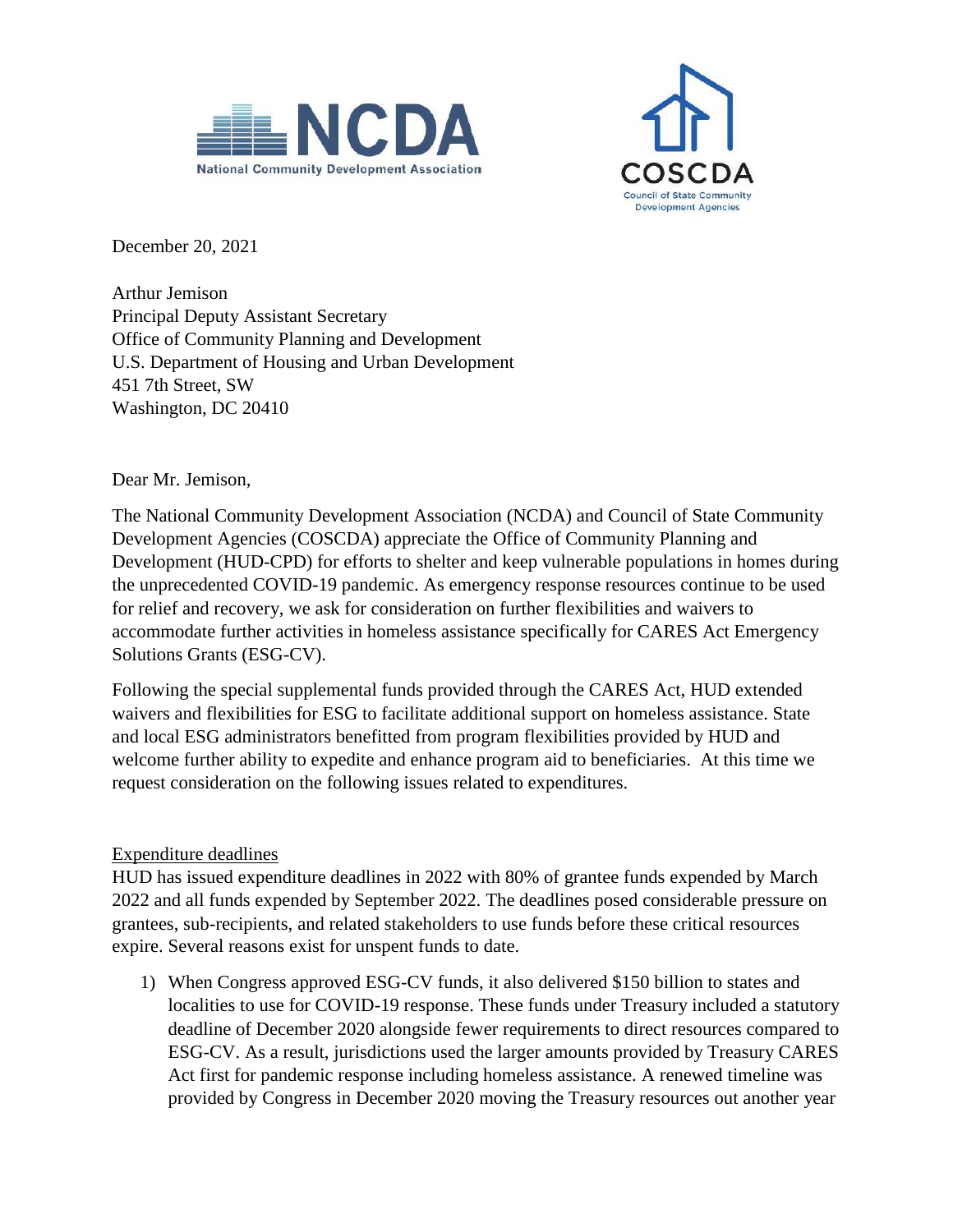to the following December. Many state and local homeless networks have been distributing the other set of CARES Act funds for homeless needs while ESG-CV has remained underused due to the longer deadlines in effect.

- 2) Capacity limitations have also prevented ESG-CV from being utilized in homelessness support. As the pandemic took effect in early 2020, ESG grantees and sub-recipients faced significant staffing deficiencies essentially operating with funds provided in previous annual appropriations. The compounding needs in pandemic response and recovery strained existing operations. Both at the start and moving forward, existing staff to distribute new funds proved challenging to implement activities. Although capacity has improved nearly two years since the CARES Act was enacted, homeless program managers continue to experience few available outlets and on-the-ground support in distributing CV aid.
- 3) Changing circumstances with the pandemic have also complicated efforts to expend ESG-CV. Homelessness providers activated resources at the start of the pandemic to protect vulnerable populations from exposure such as diversion strategies through hotel and motel stays. However, as health measures have improved and increased availability of vaccination, attention turns to recovery measures. Areas and levels of need have fluctuated in homeless aid since March 2020. The situation causes delay as homeless providers determine how best to serve clients for current needs.

NCDA and COSCDA encourage alteration of the current deadlines to accommodate continued deployment of ESG-CV resources. Specifically, we urge removal of the March 2022 deadline for grantees to expend 80% of funds, and extension of the total expenditure deadline from September 2022 to 2023.

## Guidance on expenditures

As grantees identify gaps and respond accordingly through ESG-CV, uncertainty exists in determining when funds are considered expended. As HUD considers further assistance to grantees and related stakeholders, clarification is welcomed on defining expenditures. Documented guidance available to both HUD field staff and grantees would benefit program administrators in meeting existing or updated expenditure deadlines.

NCDA and COSCDA welcome further attention to waivers and flexibilities issued during the pandemic and extending these to the annual program. Details on the aforementioned requests as well as list of pandemic-related waivers were shared with Office of Special Needs Assistance Programs in recent months<sup>1</sup>. With the exception of the expenditure deadline on ESG-CV, we recognize many of these waivers cannot be accommodated in the annual ESG program without legislative action. Considering the immense work ahead to facilitate housing opportunities for an

l <sup>1</sup> COSCDA, ESG-CV Requests (October 2021): [https://coscda.org/wp-content/uploads/2021/12/COSCDA-ESG-](https://coscda.org/wp-content/uploads/2021/12/COSCDA-ESG-Requests-Oct2021.pdf)[Requests-Oct2021.pdf.](https://coscda.org/wp-content/uploads/2021/12/COSCDA-ESG-Requests-Oct2021.pdf)